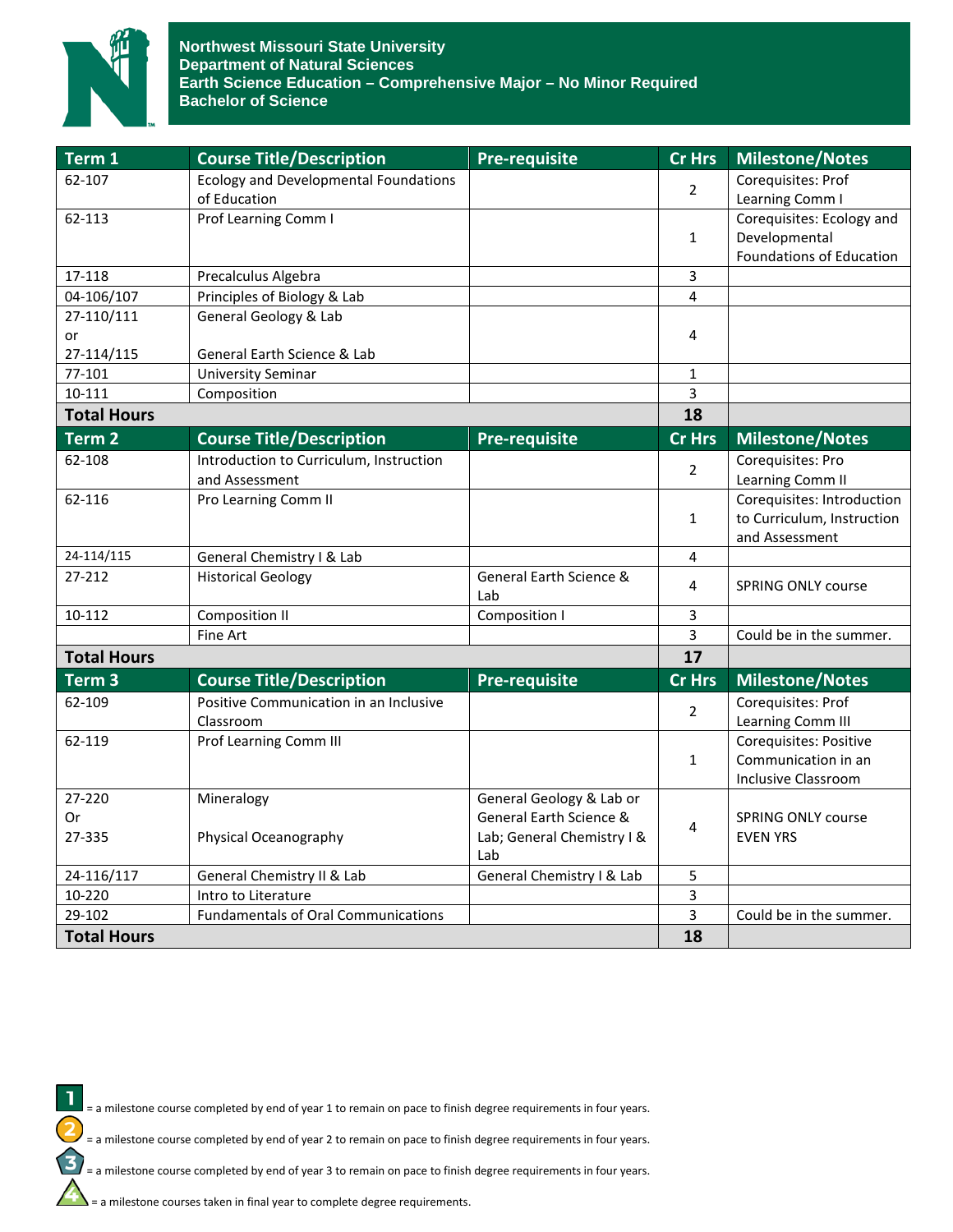

| $\overline{\mathsf{Term}}$ 4 | <b>Course Title/Description</b>            | <b>Pre-requisite</b>      | <b>Cr Hrs</b>  | <b>Milestone/Notes</b>                     |
|------------------------------|--------------------------------------------|---------------------------|----------------|--------------------------------------------|
| 61301                        | Dev Found of Adolescent & Content Literacy | Phase I courses passed    |                | Corequisites: Prof                         |
|                              |                                            | with a 'C' or better.     | $\overline{2}$ | Learning Comm Mid/Sec                      |
|                              |                                            |                           |                | IV                                         |
| 61301                        | Prof Learning Comm Mid/Sec IV              | Phase I courses passed    |                | Corequisites: Dev Found of                 |
|                              |                                            | with a 'C' or better.     | 1              | Adolescent & Content                       |
|                              |                                            |                           |                | Literacy;                                  |
| 08-299                       | <b>Educational Psy</b>                     |                           | 3              | Could be in the summer.                    |
| 27-420                       | Petrology                                  | Mineralogy                |                |                                            |
| or                           |                                            |                           | 4              |                                            |
| 27-540                       | Paleontology                               | <b>Historical Geology</b> |                | <b>SPRING ONLY course</b>                  |
|                              | Civics: History                            |                           | 3              |                                            |
|                              | Social Science                             |                           | 3              | Could be in the summer.                    |
| <b>Total Hours</b>           |                                            |                           | 17             |                                            |
| Term 5                       | <b>Course Title/Description</b>            | <b>Pre-requisite</b>      | <b>Cr Hrs</b>  | <b>Milestone/Notes</b>                     |
| 61311                        |                                            | Phase I courses passed    |                | Corequisites: Classroom                    |
|                              | Designing Integrated MS & Secondary        | with a 'C' or better.     |                | and Behavior Management                    |
|                              | Curriculum                                 |                           | 1              | Strategies; Professional                   |
|                              |                                            |                           |                | Learning Community for MS<br>& Secondary V |
| 61310                        |                                            | Phase I courses passed    |                | Corequisites: Designing                    |
|                              |                                            | with a 'C' or better.     |                | Integrated MS & Secondary                  |
|                              | Classroom and Behavior Management          |                           | $\mathbf{1}$   | Curriculum; Professional                   |
|                              | <b>Strategies</b>                          |                           |                | Learning Community for MS                  |
|                              |                                            |                           |                | & Secondary V                              |
| 61312                        |                                            | Phase I courses passed    |                | Corequisites: Designing                    |
|                              | Professional Learning Community for MS &   | with a 'C' or better.     |                | Integrated MS & Secondary                  |
|                              | Secondary V                                |                           | $\mathbf{1}$   | Curriculum; Classroom and                  |
|                              |                                            |                           |                | <b>Behavior Management</b>                 |
|                              |                                            |                           |                | Strategies                                 |
| 27-305                       | Pract in Teach Lab                         |                           | 1              |                                            |
| 40-122/123                   | Descriptive Astronomy & Lab                |                           | 4              |                                            |
| 34-102                       | Into to American Government                |                           | 3              |                                            |
| <b>Total Hours</b>           |                                            |                           | 14             |                                            |



= a milestone course completed by end of year 1 to remain on pace to finish degree requirements in four years.

= a milestone course completed by end of year 2 to remain on pace to finish degree requirements in four years.

= a milestone course completed by end of year 3 to remain on pace to finish degree requirements in four years.